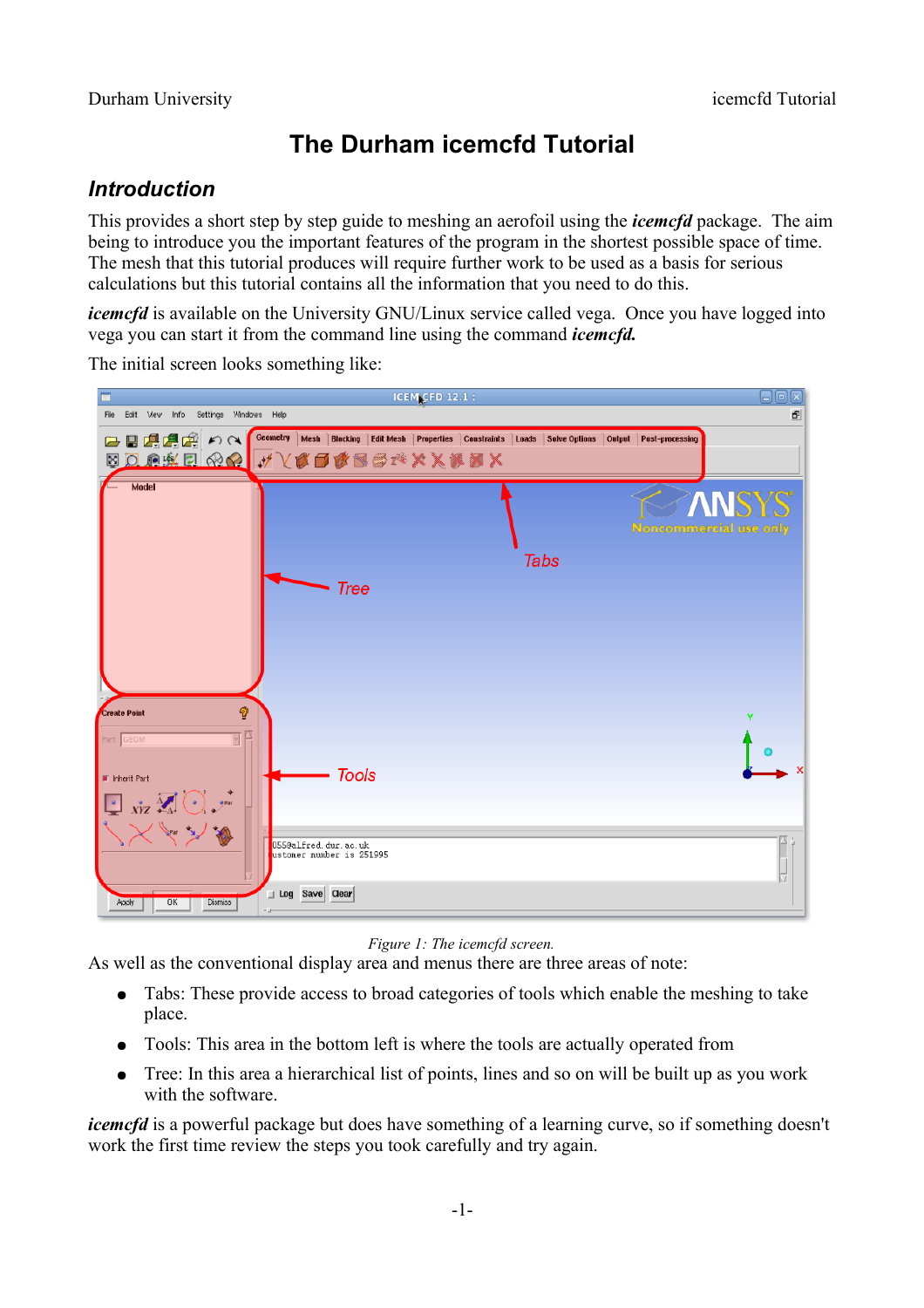## *Importing the Geometry*

- Start *icemcfd*
- Obtain the NACA5012 coordinates file (this should be on the same page/folder where you obtained this document)
- File  $\rightarrow$  Import Geometry  $\rightarrow$  Formatted point data (then select the file you just obtained) A good tip at this point is to go to File  $\rightarrow$  Change Working Directory and change the directory to where you have stored the NACA data – this saves a lot of navigation through file dialogues later.
- Then click apply in the bottom left corner of the screen
- You should have a screen that looks like [Figure 2:](#page-1-0)

|                                                                                                                    | <b>ICEM CFD 12.1:</b>                                                                                                                          | $\Box$ ek |
|--------------------------------------------------------------------------------------------------------------------|------------------------------------------------------------------------------------------------------------------------------------------------|-----------|
| View<br>Info<br>Settings Windows Help<br>File<br>Edit                                                              |                                                                                                                                                | F         |
| 日果喂啥<br>M<br>$\triangleright$                                                                                      | Geometry   Mesh   Blocking   Edit Mesh   Properties   Constraints   Loads   Solve Options   Output   Post-processing<br>図口鸡类团 ④ ◆ 人な口なるちゃメメタタ× |           |
| <b>E</b> Model<br><b>E</b> Geometry<br><b>E</b> Parts                                                              | <b>ANSYS</b><br>$\bullet$<br>٠                                                                                                                 |           |
| <b>Import Formatted INPUT</b><br>Ø<br>point data<br>Input File /data/l4cfc 7<br>Point Part PNTS<br>Curve Part CRVS | v                                                                                                                                              |           |
| Surface Part SURFS<br>Point Prefix pnt<br>Curve Prefix crv<br>Surface Prefix srf<br>I Import Points                | $min: 0 -0.01596 0$<br>max: 0.99987 0.10627 0<br><b>△ Log Save Clear</b>                                                                       | $\Box$    |
| OK.<br>Dismiss<br>Apply                                                                                            | - 16                                                                                                                                           |           |

<span id="page-1-0"></span>*Figure 2: Point Input to icemcfd*

- We then want to create a curve made of those points to describe the surface of aerofoil
	- Under the Geometry tab in the top centre of the screen click on the Create/Modify Curve button
	- This pops a new menu in the bottom left. Click on the top left icon underneath "Inherit Part", This is the "From Points" tool. Click on "Inherit Part" to deselect it and name the part **SUCTION**
	- You should then select each point on the top of the curve one after the other with the left mouse button. (There ought to be a better way of doing this but I can't seem to find it!) You might need to zoom in to get all the points in the trailing edge. The middle mouse button accepts your final selection

**Hint:** Pressing F9 suspends the Selection Mode and allows you to use the mouse to control the view, hitting F9 again puts you back into Selection Mode.

• Repeat the process for the points on the bottom of the curve. Name this PRESSURE.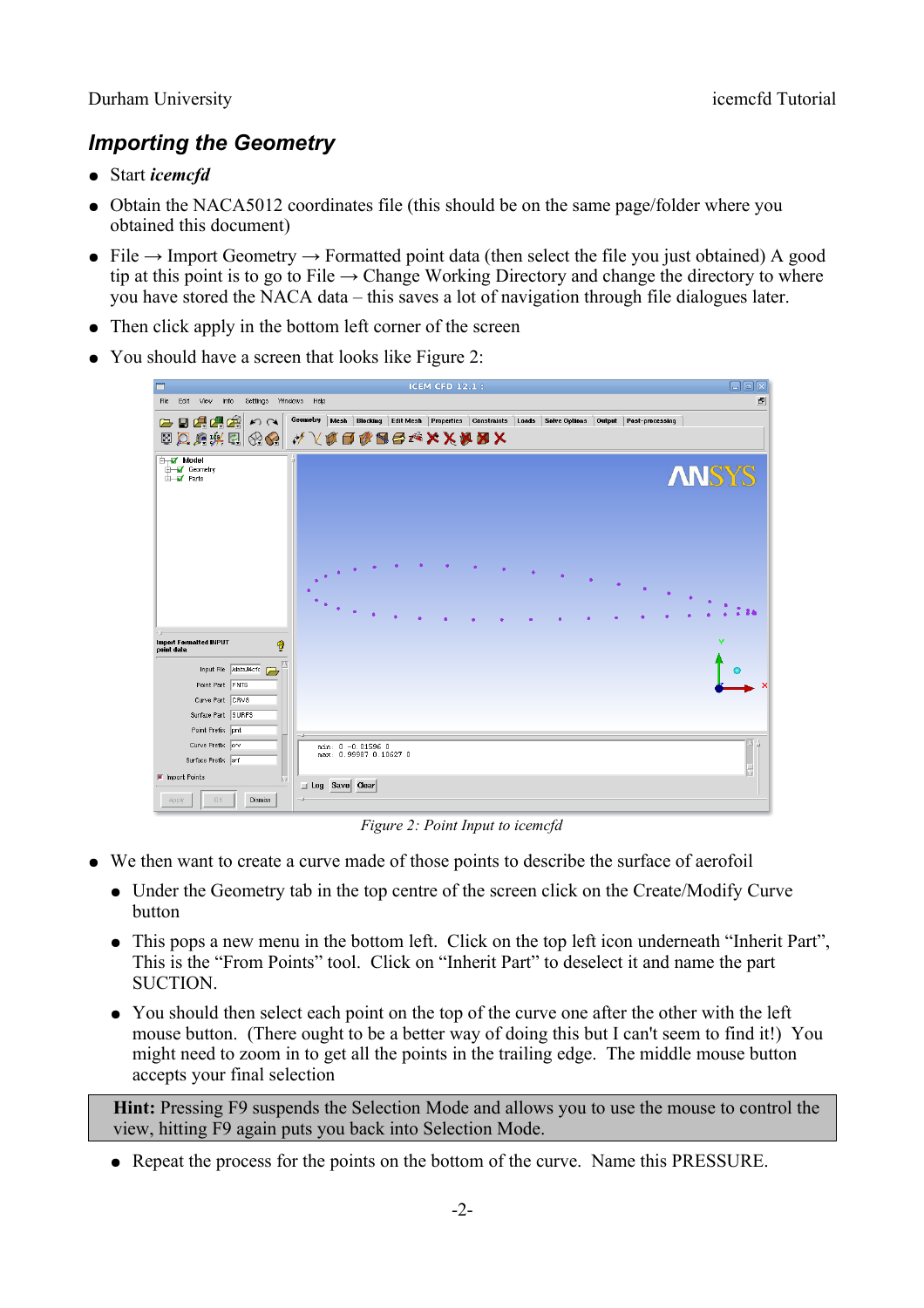- Then we want to create the surface on which we will calculate the fluid flow. To do this we will create a domain around 1 chord lengths above and below the aerofoil and 1.5 chord lengths before and after. This is slightly arbitrary and we may want to change this after we look at the results!
- Add points at  $(-1.5,1)$ ,  $(-1.5,-1)$ ,  $(2,1)$  and  $(2,-1)$  Click on the Create Point tool under the geometry tab and use the Explicit Locations tool to do this.
- Join these points together with straight lines. Label the left hand one INLET, the right hand line EXIT and the upper and lower parts TOP and BOTTOM. Your screen should look like [Figure 3.](#page-2-0)

|                                                                                                                                                                                                               | 日回図<br>ICEM CFD 12.1 : naca example step1                                                                                                         |
|---------------------------------------------------------------------------------------------------------------------------------------------------------------------------------------------------------------|---------------------------------------------------------------------------------------------------------------------------------------------------|
| Settings Windows Help<br>File<br>View<br>Info<br>Edit                                                                                                                                                         | a,                                                                                                                                                |
| 中国吗啤啤<br>$\mathcal{L} \cap \mathcal{L}$                                                                                                                                                                       | Geometry   Mesh   Blocking   Edit Mesh   Properties   Constraints   Loads   Solve Options   Output   Post-processing<br>▧ଯଯ∰©⊗©▏〃∑₡◘₡▧ප≠××₩₩×     |
| <b>E</b> <sub>TM</sub> Model<br>Geometry<br><b>E</b> <sub>T</sub> <i>M</i> Parts<br><b>MOTION</b><br><b>N</b> EXIT<br>M INLET<br><b>V</b> PNTS<br><b>M</b> PRESSURE<br><b>M</b> SUCTION<br>$\overline{M}$ TOP | <b>ANSYS</b><br>                                                                                                                                  |
| P<br><b>Create/Modify Curve</b><br>$\overline{\phantom{0}}$<br>Part BOTTOM                                                                                                                                    |                                                                                                                                                   |
| Inherit Part<br>And only<br>i <b>K</b><br>OK<br>Apply<br><b>Dismiss</b>                                                                                                                                       | Saving project settings to "/data/14cfd/des0gli/fluent12/naca_example_step1.prj"<br>Project saved.<br>2<br>□ Log Save Clear<br>Done:curves crv.23 |

<span id="page-2-0"></span>*Figure 3: Aerofoil and Calculation Domain.*

- We are going to construct an outer surface called FLUID which will then mesh later.
- Make a surface from the outer edges into surface (Geometry Tab  $\rightarrow$  Create/Modify Surface  $\rightarrow$ Simple Surface)
	- Click on the "Inherit Part" button so that it is no longer checked
	- Rename the Surface as FLUID
	- Select the four curves
	- Click on OK or Apply
	- This surface might not actually be visible. On the left hand side of the screen is tree menu that controls what is and is not visible. If you want to see the surface simply go through the menu and ensure that under "Geometry" the "Surfaces" node is ticked.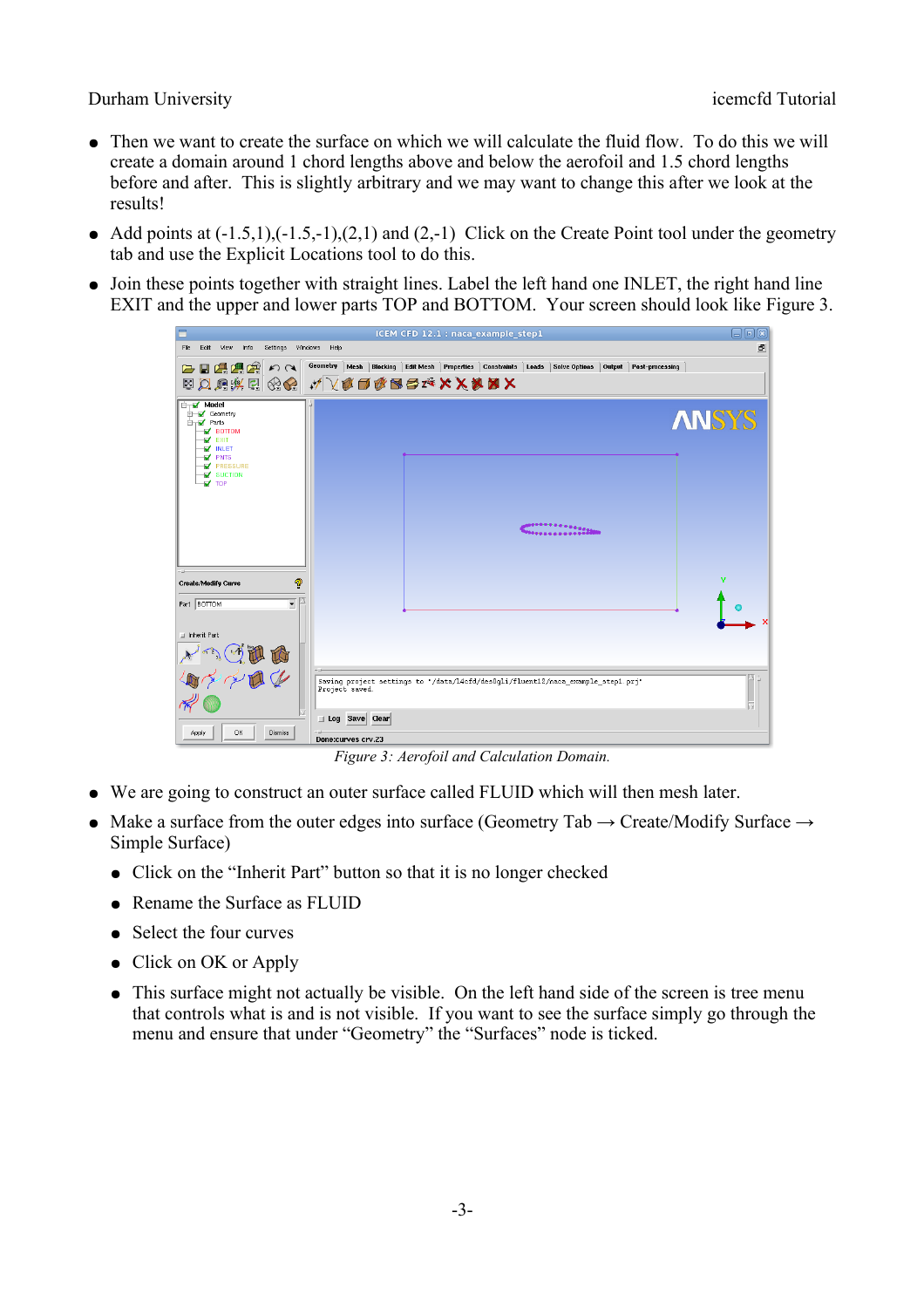## *Setting up the Initial Blocking*

To do this we need to apply what is known as a "blocking strategy". In *icemcfd* for structured meshes the geometry is joined to a series of blocks which are then filled with the cells that make up the actual volumes on which the calculation will take place on. The process of meshing is therefore somewhat different from the CAD programs you will have used up to now as you are not trying to draw the part but the surrounding area which the fluid surrounds.

- Go to the Blocking Tab
- Click on "Create Block" and ensure in the "Initalize Blocks" drop down the type is 2D Planar and the part selected is "FLUID". Click OK, A blue message saying "Initialize blocking done" should appear in the message window
- This creates a Block which we then need to associate to various edges
- In the Blocking Tab click on "Associate" (fifth tool from the left) then in the left hand menu that appears select "Associate Edge to Curve". This should look a bit like [Figure 4](#page-3-0) , note that in [Figure 4](#page-3-0) the points are not displayed.



*Figure 4: Setting up the Blocking*

<span id="page-3-0"></span>● You now need to associate each side of the block one of the parts we made earlier. (INLET, OUTLET, TOP and BOTTOM). **This must be done separately for each part.** To do this: Click on the first edge (which is part of the blocking) and then the first curve (which is geometry). This is most easily done by left clicking and middle clicking - an on screen prompt guides as to which mouse button to press when.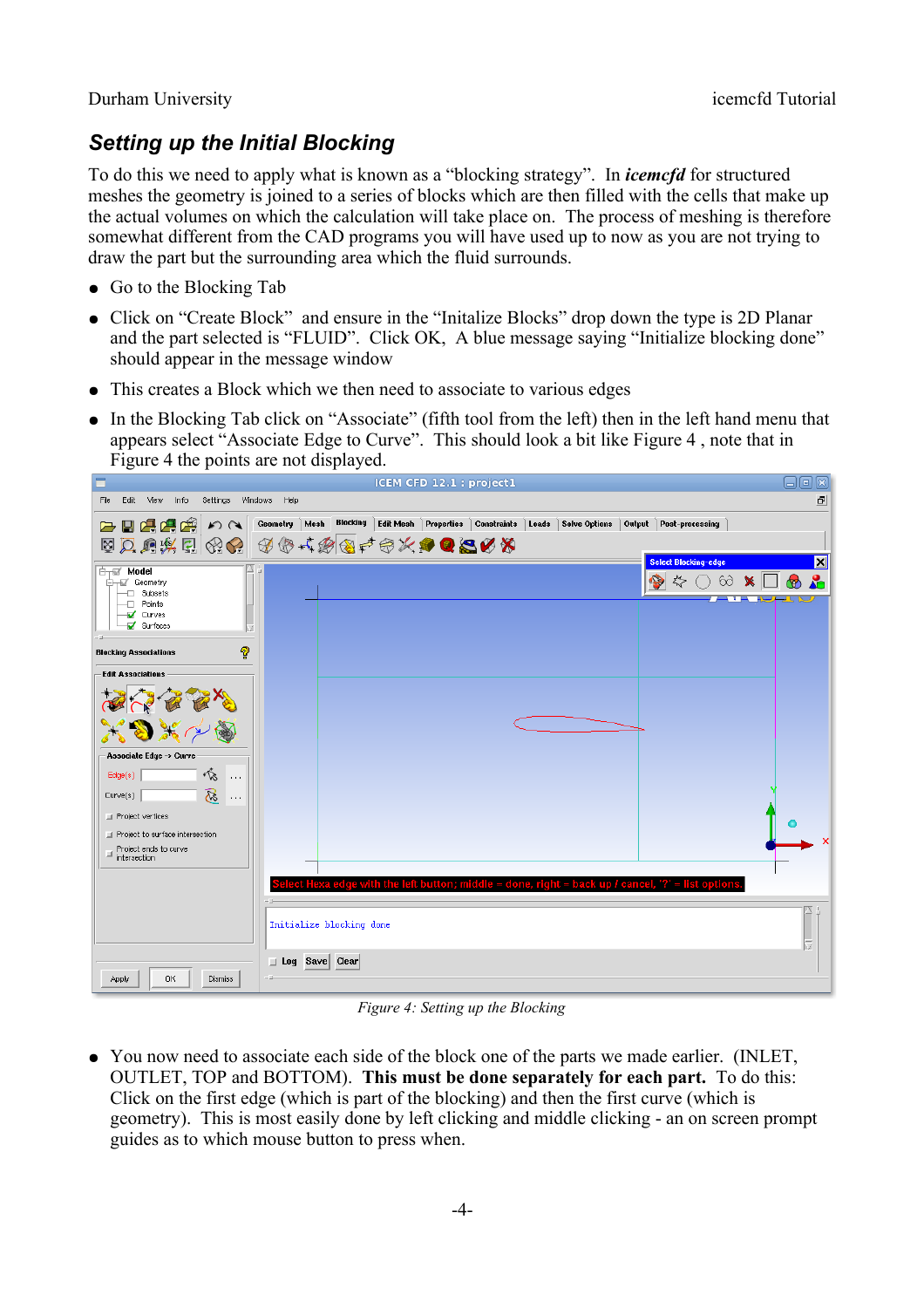**Hint:** This is a part of the tutorial that confuses people a lot. The edges (part of the blocking) and the curves (geometry) are actually on top of each other on the screen. Although they are physically coincident on the screen there is no logical connection between them until you make one using the associate tool.

- We can now get *icemcfd* to do a crude initial first mesh. Go to the Mesh Tab  $\rightarrow$  Part Mesh Setup and set the max size to be 0.1 on all the parts. Then go to the Blocking Tab  $\rightarrow$  Pre-Mesh Params  $(9<sup>th</sup>$  from left) select the "Recalculate Sizes" tool and click ok. It may look like nothing has happened but a first mesh has been created!
- To see it you need to make the mesh viewable. On the left hand side of the screen there is a tree menu with a white background. Expand the Blocking Menu and click on "Pre-Mesh" a square mesh that completely ignores the aerofoil should now appear. Clearly there is work to be done! You should now turn the Pre-Mesh view off to make manipulations easier.



*Figure 5: The Pre-Mesh View turned on.*

We now need to associate the face (the mesh) with the surface (the FLUID part we created earlier.

● On the Blocking Tab select the Associate Vertices icon (fifth from left). In the tool that pops on the bottom left select Associate Face  $\rightarrow$  Surface (fourth from left). Then select the face and the FLUID part in the pop up window.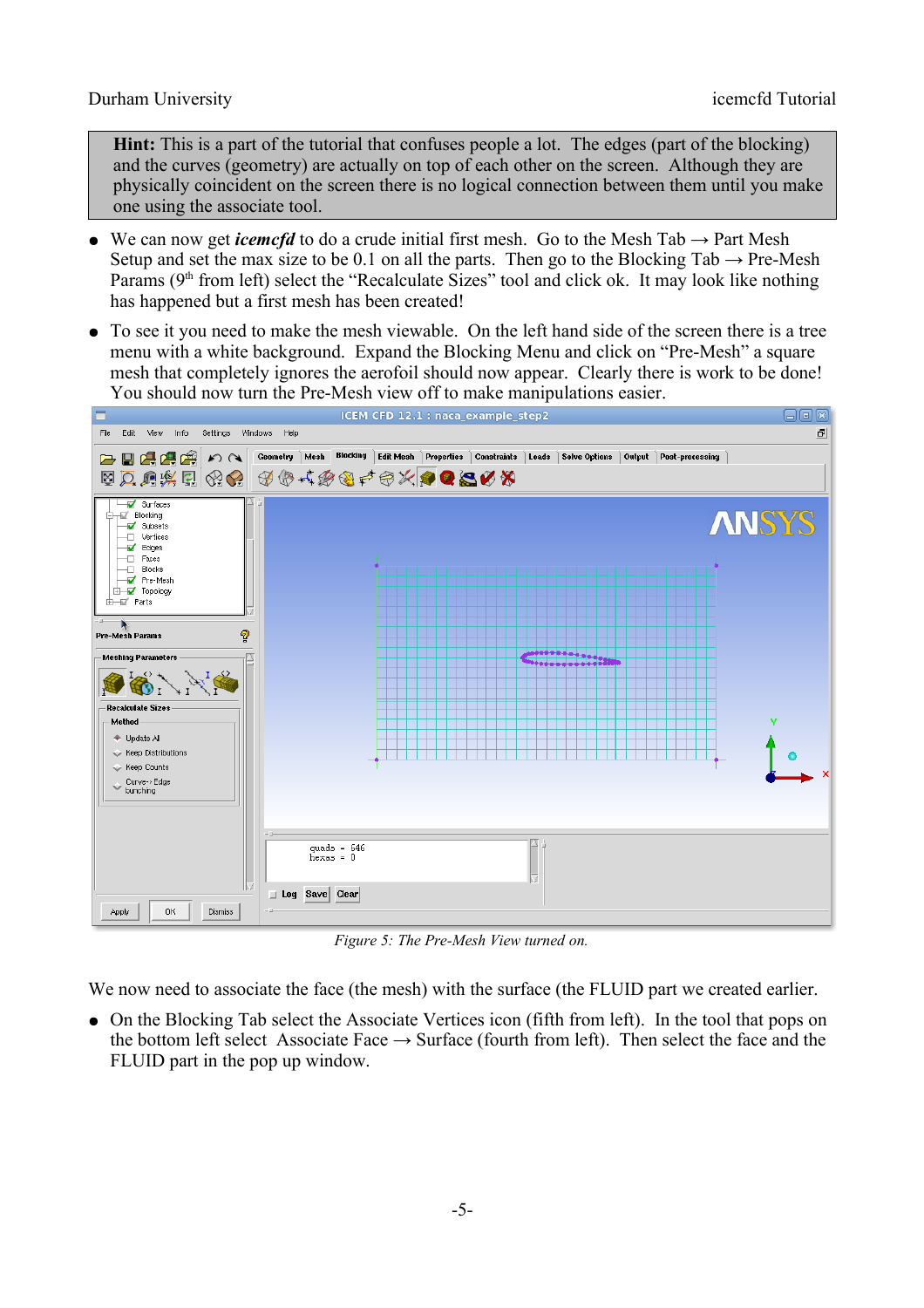## *Meshing the aerofoil*

Clearly we need some way to tell *icemcfd* that we would like the mesh associated with the aerofoil shape in the middle of the screen and to organise this mesh so that we end up with the right sort of mesh.

|                                                                                                                                                                                                                                           | $\boxdot$ g $\boxtimes$<br>ICEM CFD 12.1 : naca example step3                                                                                              |
|-------------------------------------------------------------------------------------------------------------------------------------------------------------------------------------------------------------------------------------------|------------------------------------------------------------------------------------------------------------------------------------------------------------|
| Edit View<br>Info<br>Settings Windows Help<br>File                                                                                                                                                                                        | ō                                                                                                                                                          |
| 日目県県国のト                                                                                                                                                                                                                                   | Geometry   Mesh Blocking   Edit Mesh   Properties   Constraints   Loads   Solve Options   Output   Post-processing<br>图风风热图 20 3 3 4 4 4 3 4 4 4 4 2 3 4 3 |
| ⊣⊡ Surfaces<br>M Blocking<br>Subsets<br>-□ Vertices<br><b>M</b> Edges<br>Faces<br>Ð<br>Blocks<br>Ð<br>— Pre-Mesh<br><b>E-M</b> Topology<br>ते—ार्ज Parts                                                                                  | <b>ANSYS</b>                                                                                                                                               |
| Ŷ<br><b>Split Block</b><br>-Split Block                                                                                                                                                                                                   | ************                                                                                                                                               |
| <b>Split Block</b><br><b>Block Select</b><br>All Visible<br>Selected<br>Q<br>Block                                                                                                                                                        |                                                                                                                                                            |
| 啥<br>Edge<br>$\begin{tabular}{ll} \hline & Copy distribution from \end{tabular}$<br>Mearest parallel edge<br>Project vertices<br>-Split Method<br>Split Mathod Screen select<br>$\overline{\phantom{0}}$<br>0K<br>Apply<br><b>Dismiss</b> | □ Log Save Clear                                                                                                                                           |

<span id="page-5-0"></span>*Figure 6: Splitting the Original Block*

- First further divide up the Blocks. Blocking  $Tab \rightarrow Split Block$  and then select the Split Block tool. Use this tool to split the block upstream and downstream of the aerofoil and above and below the trailing edge. Again left and middle clicking is the most efficient method. Your screen should look something like [Figure 6](#page-5-0)
- Now we want to add a special type of block called an "Ogrid" around the aerofoil. Go to the Blocking  $Tab \rightarrow Split Block$  (Second from left) and then select the Ogrid Block tool (Second item from left in the bottom left panel). After you have selected the tool you need to Click on Select Blocks.
- Select the central block and the block on the middle right by using the left mouse then the middle mouse and two turquoise squares should appear in the centre of your screen. Now click on the Select Edge(s) option within the tool and then select the right hand most edge. A yellow square should appear on the right hand side. Click ok or apply to define a new O grid.
- Now we should delete the central block as this is the aerofoil itself and not something that we actually want to calculate. Blocking  $Tab \rightarrow Delete Block$  and left click on the central square and use middle mouse to get rid of it. Your screen should look something like [Figure 7](#page-6-0) whilst you are doing this.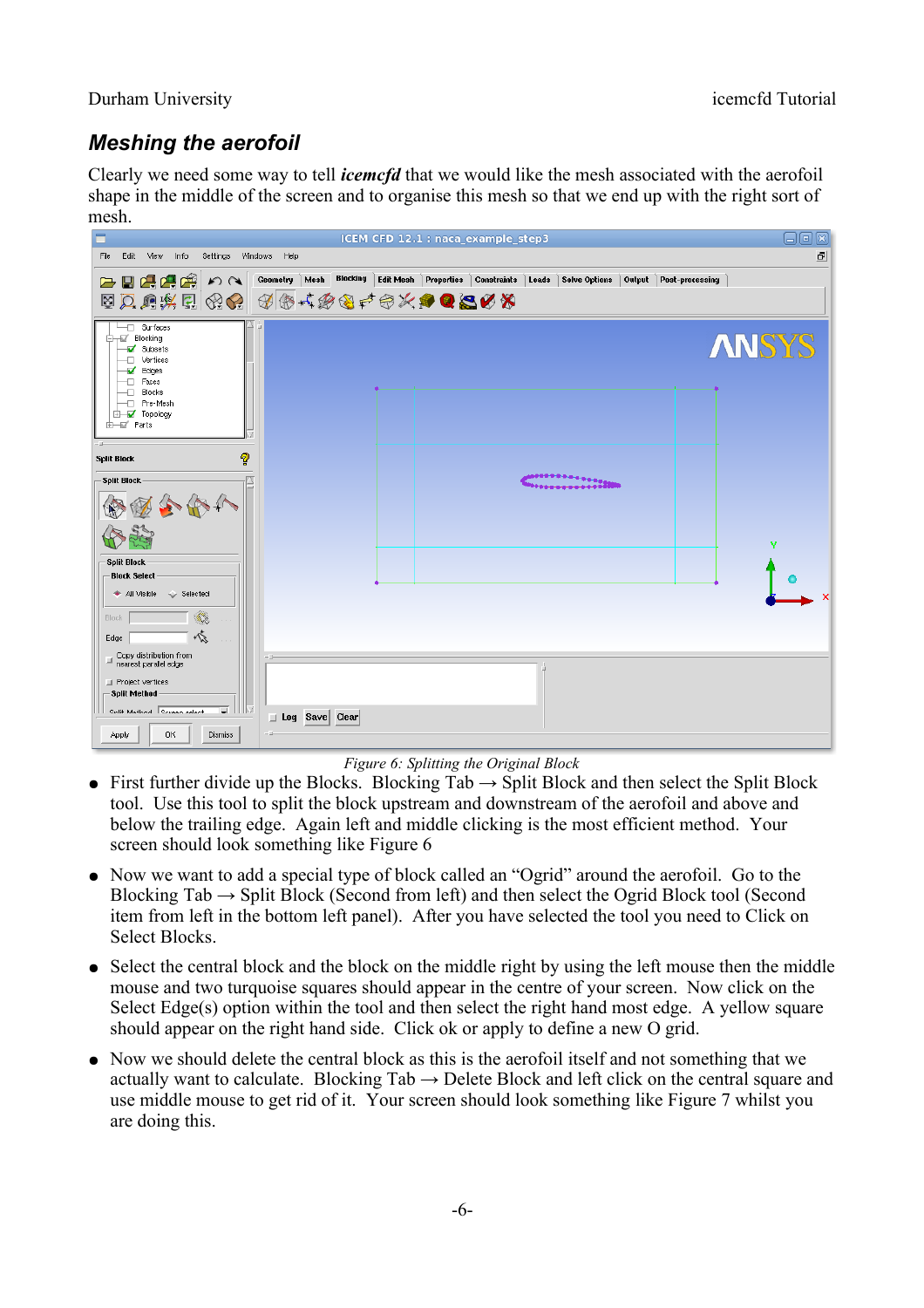| $\Box$ elix<br>ICEM CFD 12.1 : naca example step2 |                                                                                                                    |                |                                                                                                  |                                                                                 |  |
|---------------------------------------------------|--------------------------------------------------------------------------------------------------------------------|----------------|--------------------------------------------------------------------------------------------------|---------------------------------------------------------------------------------|--|
| Settings Windows Help<br>Edit View Info<br>File   |                                                                                                                    |                |                                                                                                  | Ð                                                                               |  |
| □■倶鳴图♪△│                                          | Geometry   Mesh Blocking   Edit Mesh   Properties   Constraints   Loads   Solve Options   Output   Post-processing |                |                                                                                                  |                                                                                 |  |
| 図风归兴田 ④ ⊙ ④ ⊕ 4 ⊛ ⊕ ↑ ⊕ ☆ ● ◎ ◎ ◎ ◎               |                                                                                                                    |                |                                                                                                  |                                                                                 |  |
| 白一回 Geometry                                      |                                                                                                                    |                | <b>Select Blocking-block</b>                                                                     | $\vert x \vert$                                                                 |  |
| <b>D</b> Subsets<br><b>M</b> Points               |                                                                                                                    |                | $\bullet$                                                                                        | $\circledcirc \otimes \textbf{X} \Box \textbf{0} \& \textbf{A} \& \textbf{P}^*$ |  |
| Curves                                            |                                                                                                                    |                |                                                                                                  | Noncommencial use only                                                          |  |
| -□ Surfaces<br>Focking                            |                                                                                                                    |                |                                                                                                  |                                                                                 |  |
| Subsets<br>-□ Vertices                            |                                                                                                                    |                |                                                                                                  |                                                                                 |  |
| Edges                                             |                                                                                                                    |                |                                                                                                  |                                                                                 |  |
| 9<br><b>Delete Block</b>                          |                                                                                                                    | 16             | 17                                                                                               | 18                                                                              |  |
|                                                   |                                                                                                                    |                | $27$ and $-$                                                                                     | 29                                                                              |  |
| $\mathbb{Z}$<br><b>Blocks</b><br>$\ldots$         |                                                                                                                    | 21             | <b>Monner Avenue</b><br>125<br>26                                                                | 23<br>28                                                                        |  |
| Delete permanently                                |                                                                                                                    |                |                                                                                                  |                                                                                 |  |
|                                                   |                                                                                                                    |                |                                                                                                  |                                                                                 |  |
|                                                   |                                                                                                                    |                |                                                                                                  | Y                                                                               |  |
|                                                   |                                                                                                                    | $\overline{4}$ | 10                                                                                               | 13                                                                              |  |
|                                                   |                                                                                                                    |                |                                                                                                  |                                                                                 |  |
|                                                   |                                                                                                                    |                |                                                                                                  |                                                                                 |  |
|                                                   |                                                                                                                    |                |                                                                                                  |                                                                                 |  |
|                                                   |                                                                                                                    |                | ect Hexa block with the left button; middle = done, right = back up / cancel, '?' = list options |                                                                                 |  |
|                                                   | Face selection disabled for 2D blocking                                                                            |                |                                                                                                  |                                                                                 |  |
|                                                   | 1 new 0-qrid index defined                                                                                         |                |                                                                                                  |                                                                                 |  |
|                                                   |                                                                                                                    |                |                                                                                                  |                                                                                 |  |
|                                                   | <b>1</b> Log Save Clear                                                                                            |                |                                                                                                  |                                                                                 |  |
| OK.<br><b>Dismiss</b><br>Apply                    |                                                                                                                    |                |                                                                                                  |                                                                                 |  |

<span id="page-6-0"></span>*Figure 7: Deleting the Central Block*

- Now we will merge four points together to clean up the trailing edge. On the Blocking Tab select the Merge Vertices icon (third from left) and then select the two vertices that make up the left hand side of block 23 in [Figure 7](#page-6-0) and then do the same for the points on the right hand side. This collapses the block.
- We then associated out block with the aerofoil points. Blocking  $Tab \rightarrow$  Associate, then use the second tool from the left to associate all three edges on the middle block to the curves (SUCTION and PRESSURE) that you defined earlier. Ensure that the Project vertices option is selected and this will then snap the vertices to the edges.
- After all this your mesh should look like [Figure 8.](#page-7-0)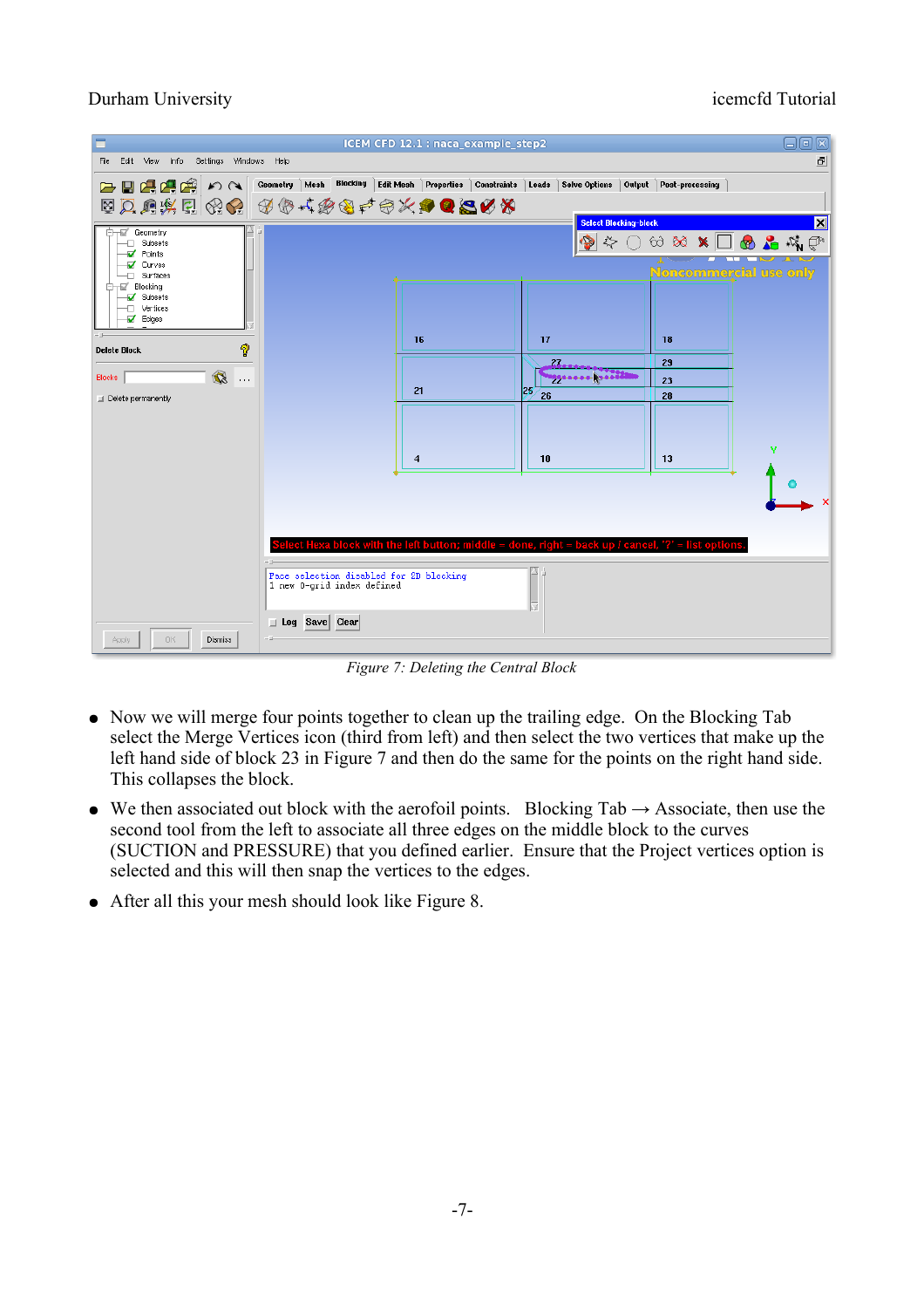| ICEM CFD 12.1 : naca example step2<br>$\Box$ e $\overline{\mathbf{x}}$                                                                                                                                                                   |                                                                                                                                                                      |  |  |  |
|------------------------------------------------------------------------------------------------------------------------------------------------------------------------------------------------------------------------------------------|----------------------------------------------------------------------------------------------------------------------------------------------------------------------|--|--|--|
| Edit View Info Settings Windows Help<br>File                                                                                                                                                                                             | 田                                                                                                                                                                    |  |  |  |
| 日星興度の2<br>$\triangleright$                                                                                                                                                                                                               | Blocking Edit Mesh Properties Constraints<br>Geometry   Mesh<br>Loads Solve Options<br><b>Output</b><br>Post-processing<br>3 2 3 4 3 4 3 4 3 4 3 4 5 4 5 6 7 8 8 8 9 |  |  |  |
| <b>E</b> <sub>T</sub><br>Subsets<br>Ð<br>⊣ <mark>√</mark> Points<br><b>V</b> Curves<br>Surfaces<br>Ð.<br>ter Blocking<br>Subsets<br>Vertices<br>Ð<br>Edges<br>- 1                                                                        | oncommerciàl use only                                                                                                                                                |  |  |  |
| 9<br><b>Blocking Associations</b><br><b>Edit Associations</b><br>- Associate Edge -> Curve<br>唸<br>Edge(s)<br>$\sim$ $\sim$ $\sim$<br>ন্তি<br>Curve(s)<br>$\cdots$<br>$\blacksquare$ Project vertices<br>Project to surface intersection | <b></b><br>٧                                                                                                                                                         |  |  |  |
| $\exists$ Project ends to curve<br>intersection<br>0K<br><b>Dismiss</b><br>Apply                                                                                                                                                         | Undo of composite_curve complete<br>Grouped curves: crv.01 crv.02<br>□ Log Save Clear                                                                                |  |  |  |

<span id="page-7-0"></span>*Figure 8: Trailing Edge Block Eliminated*

- On the left hand side of the screen there is that tree menu with a white background, if you click on Pre-Mesh you should be able to view the mesh again.
- The mesh most likely still occupies the centre of the aerofoil, so we add a point to guide the program about where we would like the mesh to go. Blocking  $Tab \rightarrow Edit Edge$ , then select the Split Edge tool and select Linear from the drop down menu.
- This should look like [Figure 9.](#page-8-0)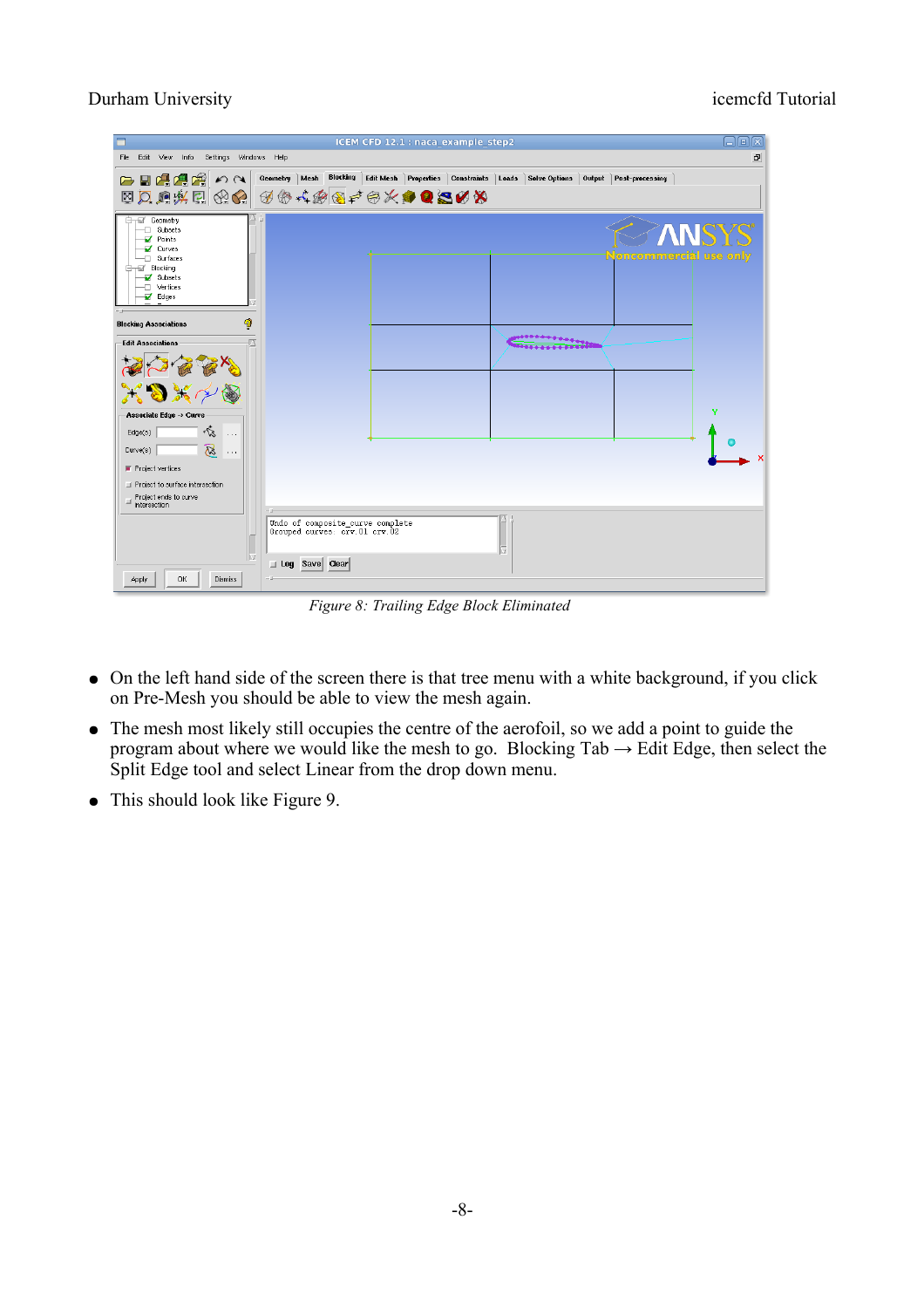

<span id="page-8-0"></span>*Figure 9: Setting up the Linear Point to Snap the Mesh to the Outside of the Aerofoil*

- At this point you will want to adjust the position of the vertices on the aerofoil so that it gives a more reasonable mesh. Blocking  $Tab \rightarrow Move$  Vertex tool will accomplish this.
- The Pre-Mesh Parameters tool (Blocking Tab  $\rightarrow$  Pre-Mesh Parameters (Ninth from left) then the Edge Params Tool (Third from Left) should be used to add more points in various places. Until the mesh looks better.

After some work and moving points around, along with changing the number of points, the mesh is shown in [Figure 10.](#page-9-0)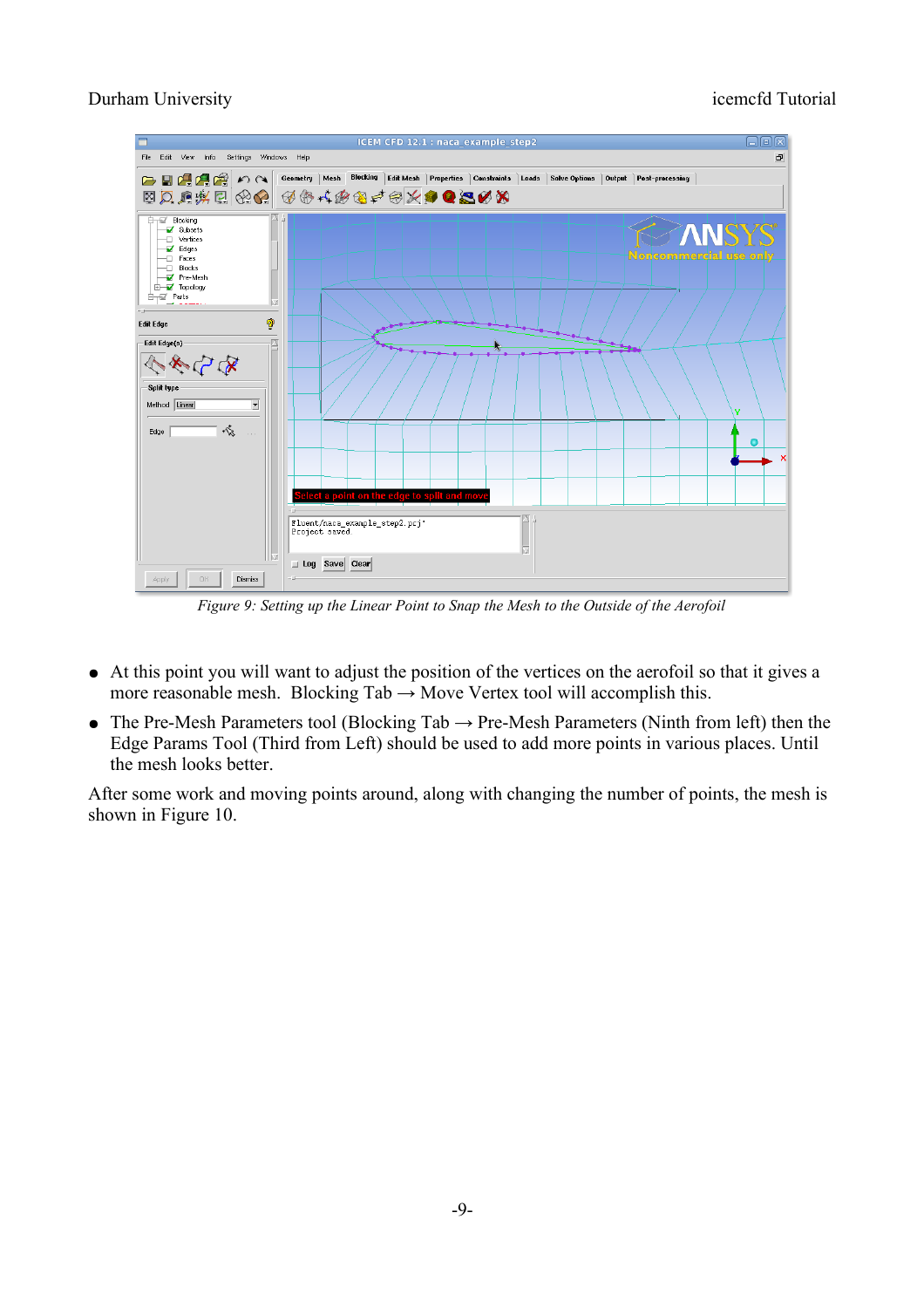

<span id="page-9-0"></span>*Figure 10: A First Attempt at the Mesh*

- A number of tools allow you to assess the mesh quality. Blocking  $Tab \rightarrow Pre-Mesh$  Quality Histograms allow you to look at things like the worst element. A graph appears in the bottom right which you can click on to examine the the worst element then adjust the mesh spacing, the position of the vertices on the blocks and so on.
- For our mesh this looks like [Figure 11.](#page-10-0)

This isn't a great mesh and if you wanted to actually trust the results from it you'd need to do more work.